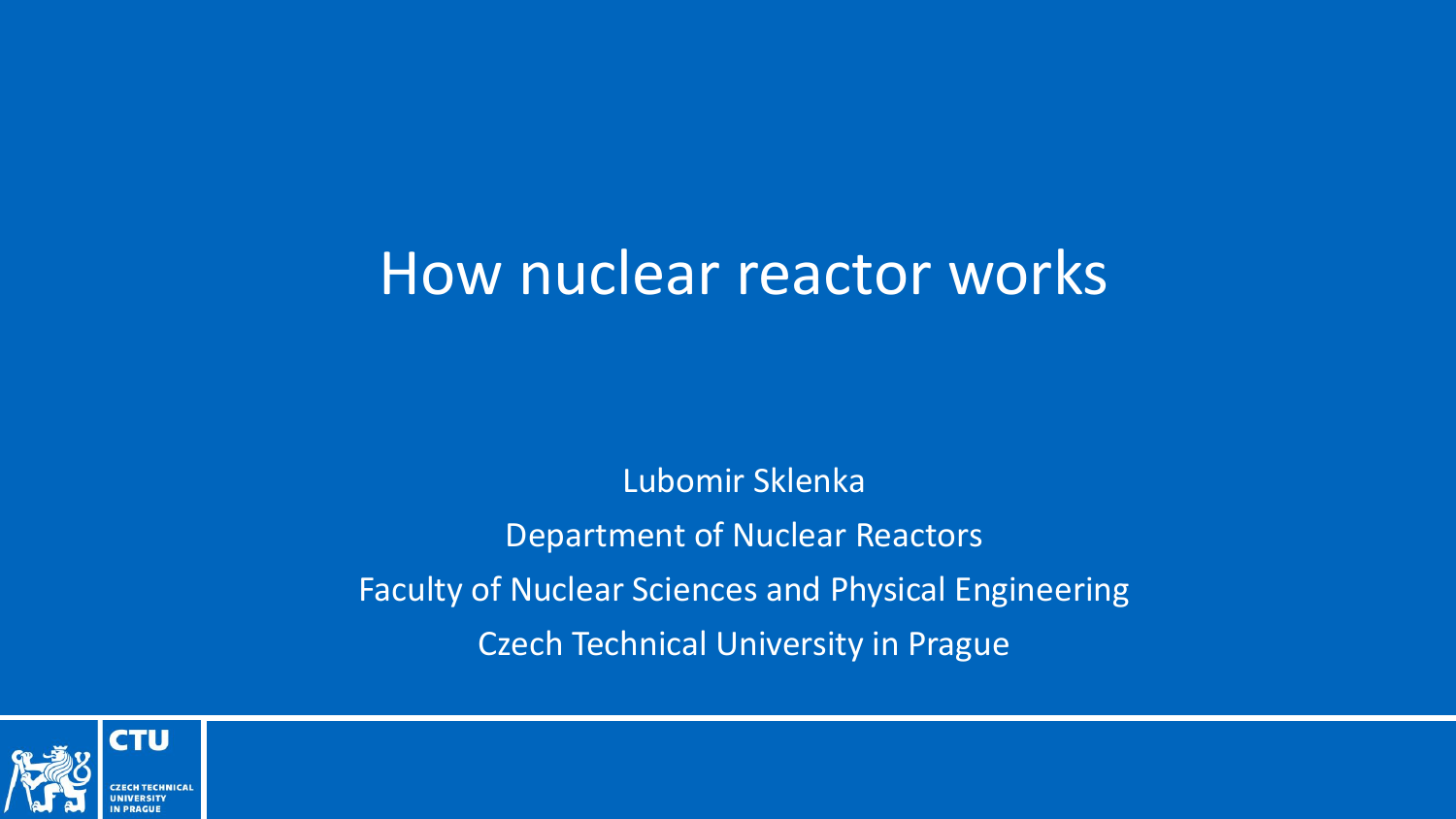## Fission reaction

| <b>Energy released from U-235 fission</b> | <b>MeV</b> |
|-------------------------------------------|------------|
| Fission fragments (kinetic energy)        | 168        |
| Neutrons (kinetic energy)                 | 5          |
| Prompt gamma-rays                         | 7          |
| Fission products decay                    |            |
| - Beta-rays                               | 8          |
| - Gamma-rays                              | 7          |
| - Neutrinos                               | 12         |
| Total released per fission                | 207        |
| for use in the reactor                    | 195        |
|                                           |            |



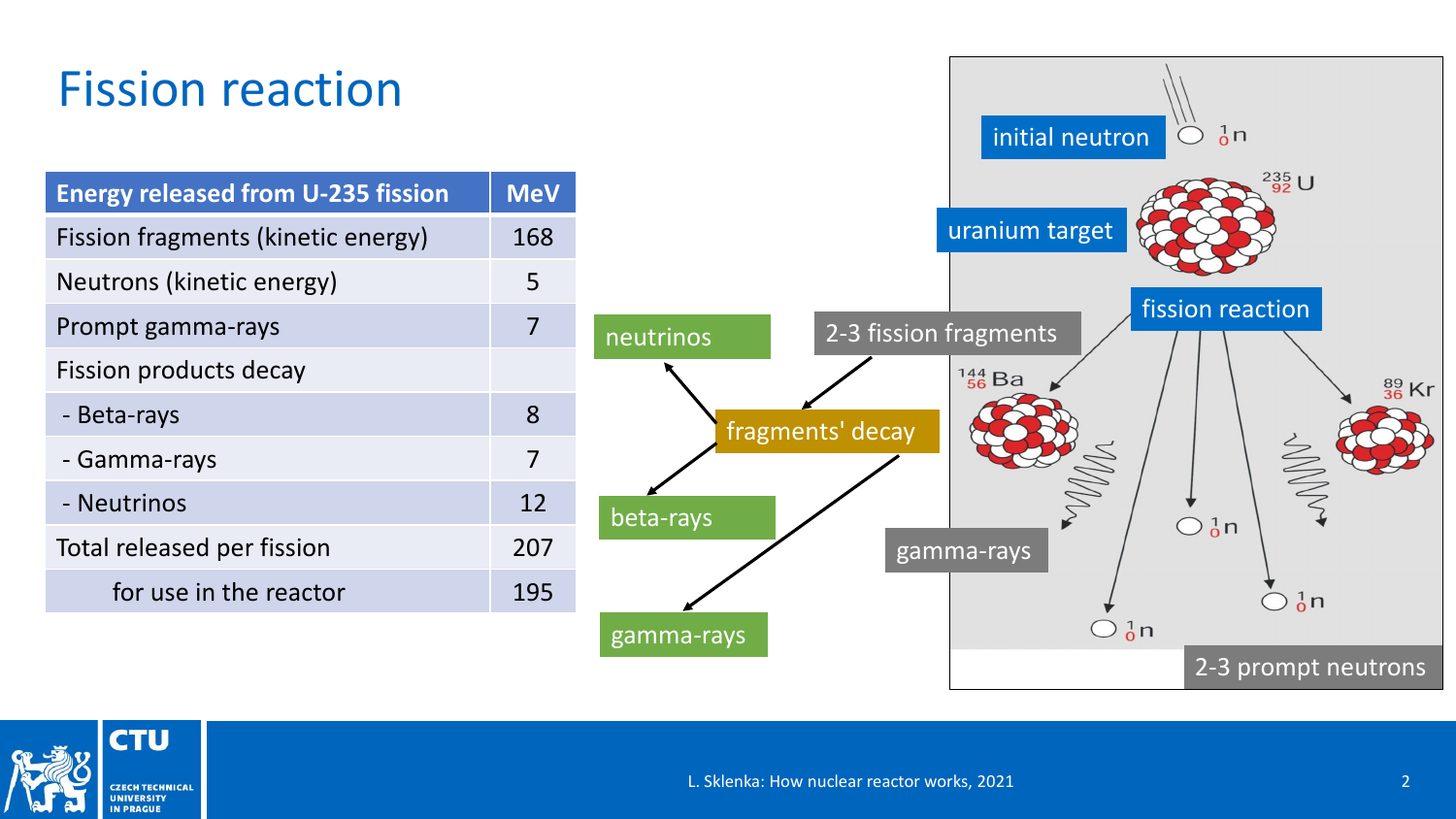



99 % of all reactors in the world are thermal reactors

We need nuclear fuel in a reactor.

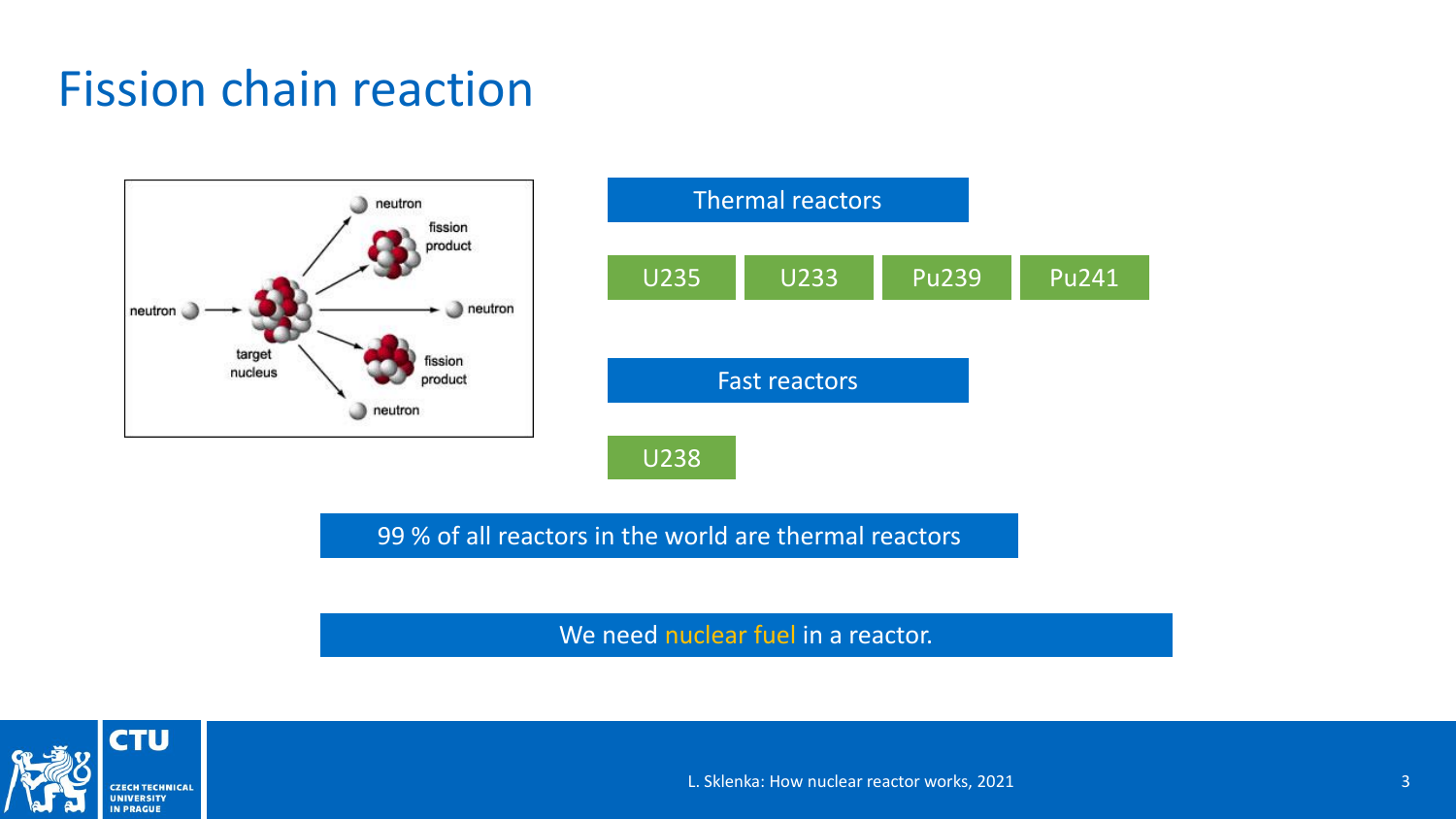

#### Essential parts of nuclear reactor:

1. Fuel

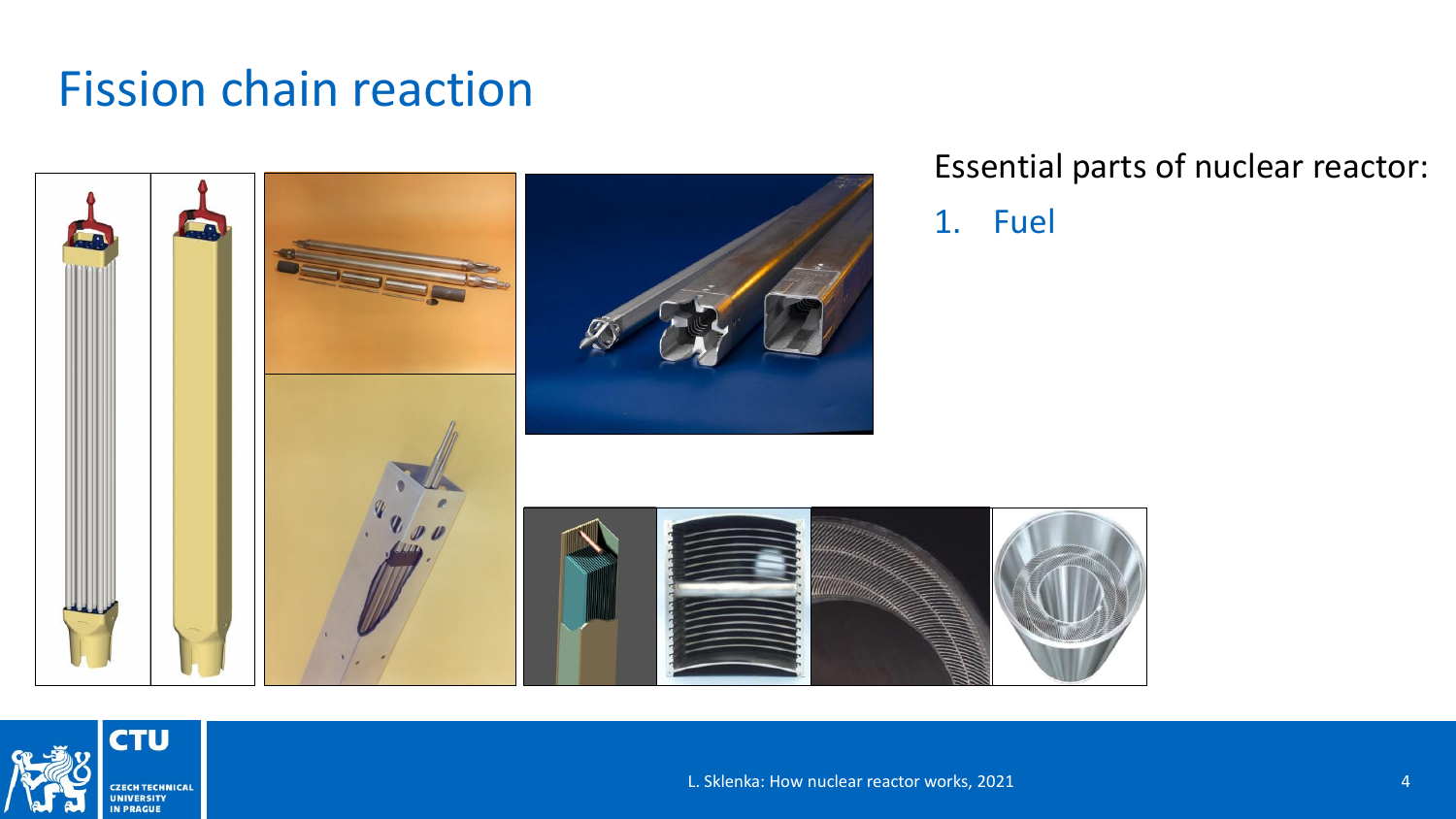



How to keep fission chain reaction?

When neutron splits U235?

When the probability of interaction is high.



L. Sklenka: How nuclear reactor works, 2021 5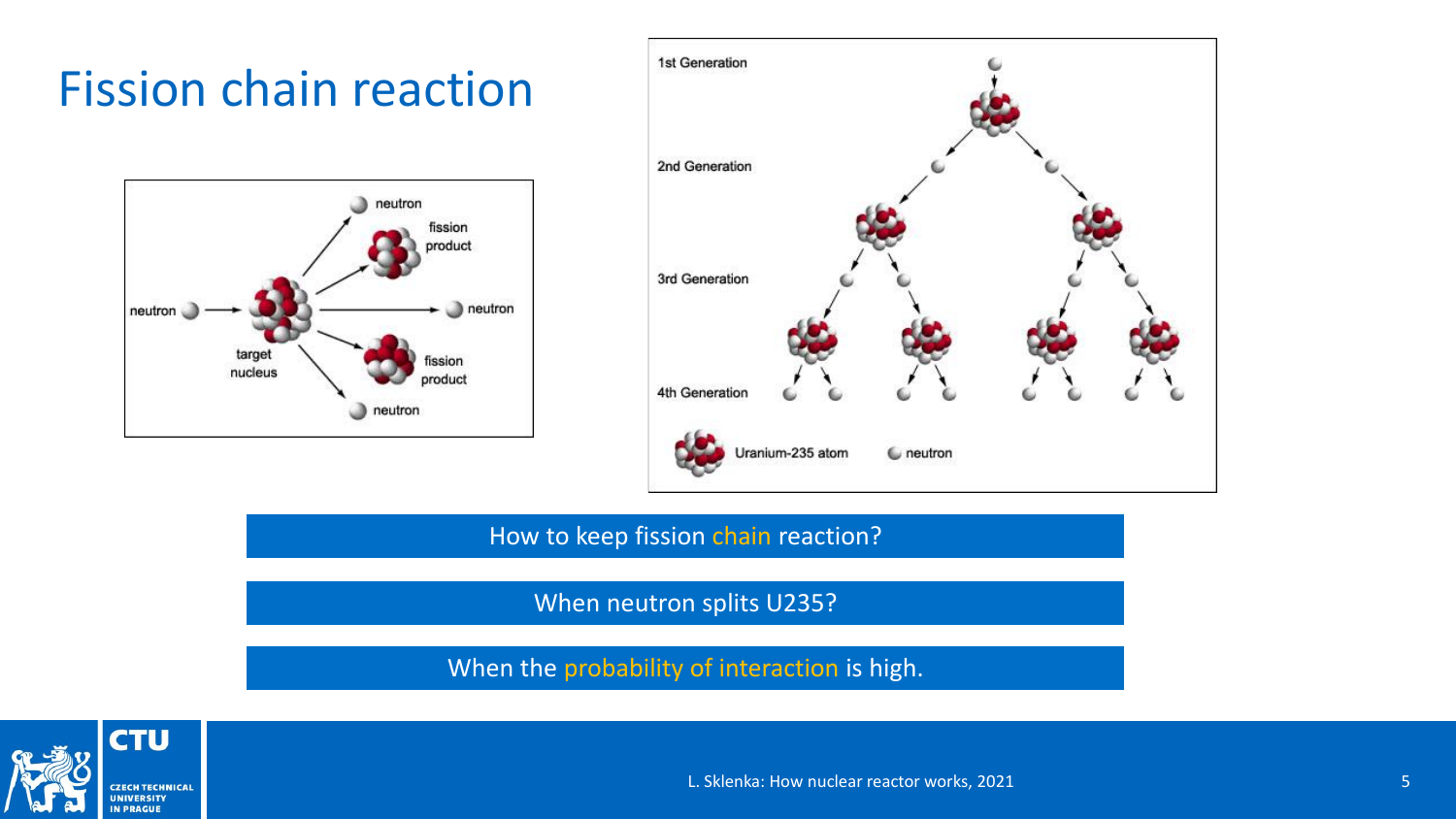Probability of interaction = cross section



Typical neutron absorption at uranium

Need to slow down or moderate or loose of energy of the neutron.

We need moderator in a reactor.



L. Sklenka: How nuclear reactor works, 2021 6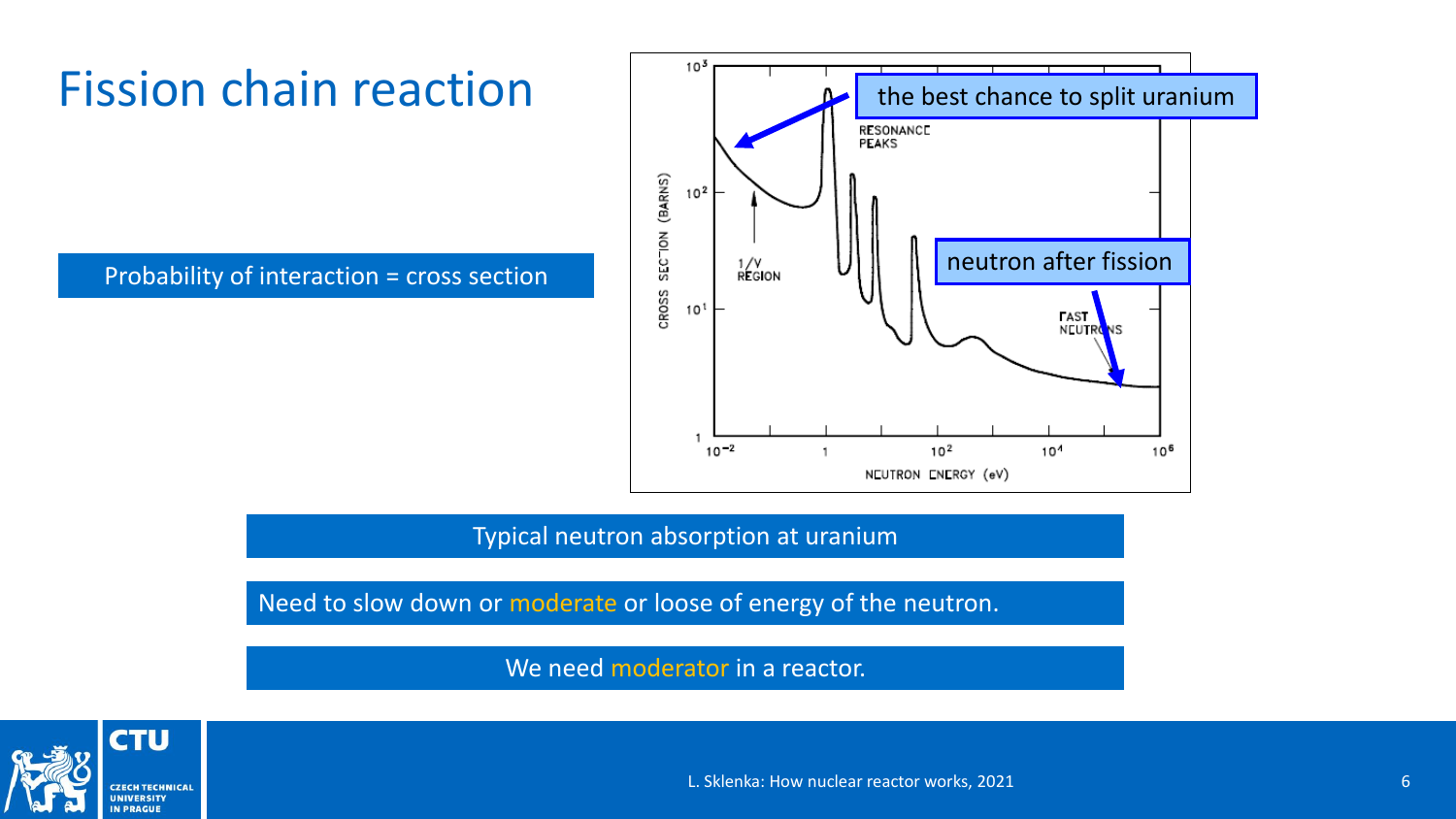

#### Moderation and fission in the reactor

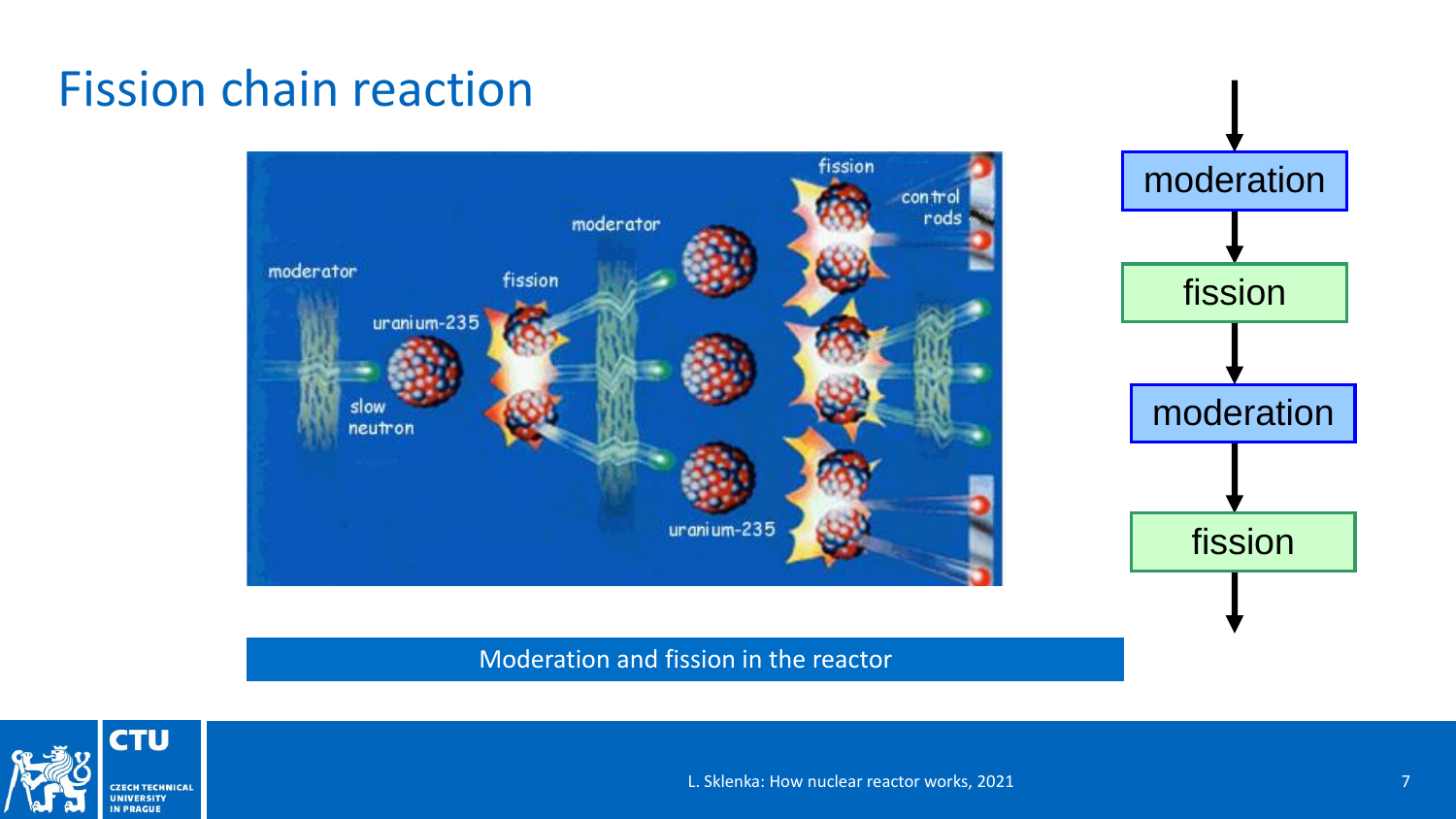- Moderator is used to slow down the energy of the neutrons from fission (average 2 MeV) to the thermal energy (0.025 eV).
- The best moderators are materials with low mass number (H, D, C,..).
- Moderators (the most common):
	- Light water  $H_2O$
	- Heavy water  $D_2O$
	- Graphite
	- Polyethylene
	- Paraffin

- 1. Fuel
- 2. Moderator

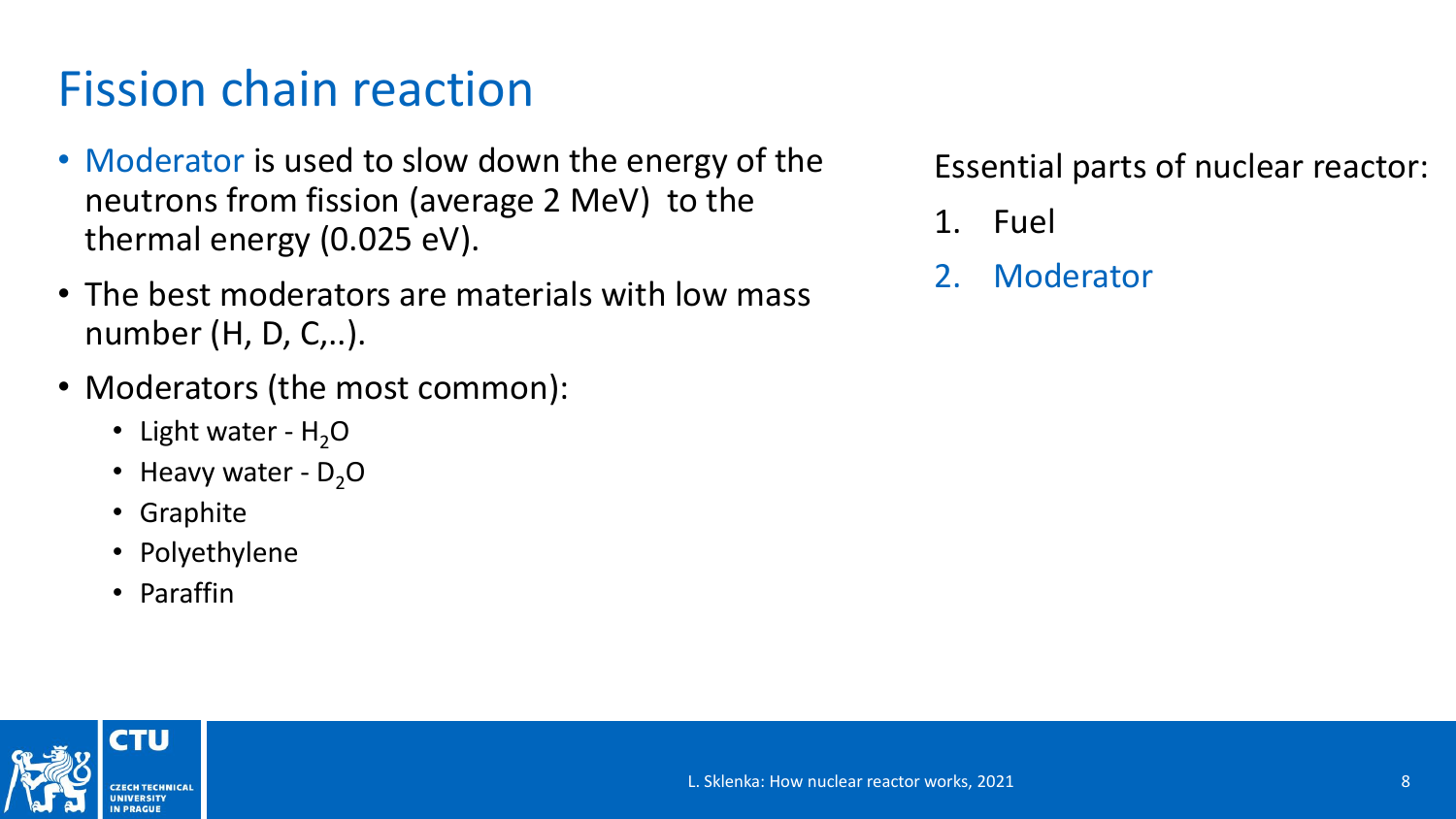

thermal energy released = heat - necessary cooling

We need coolant in a reactor.

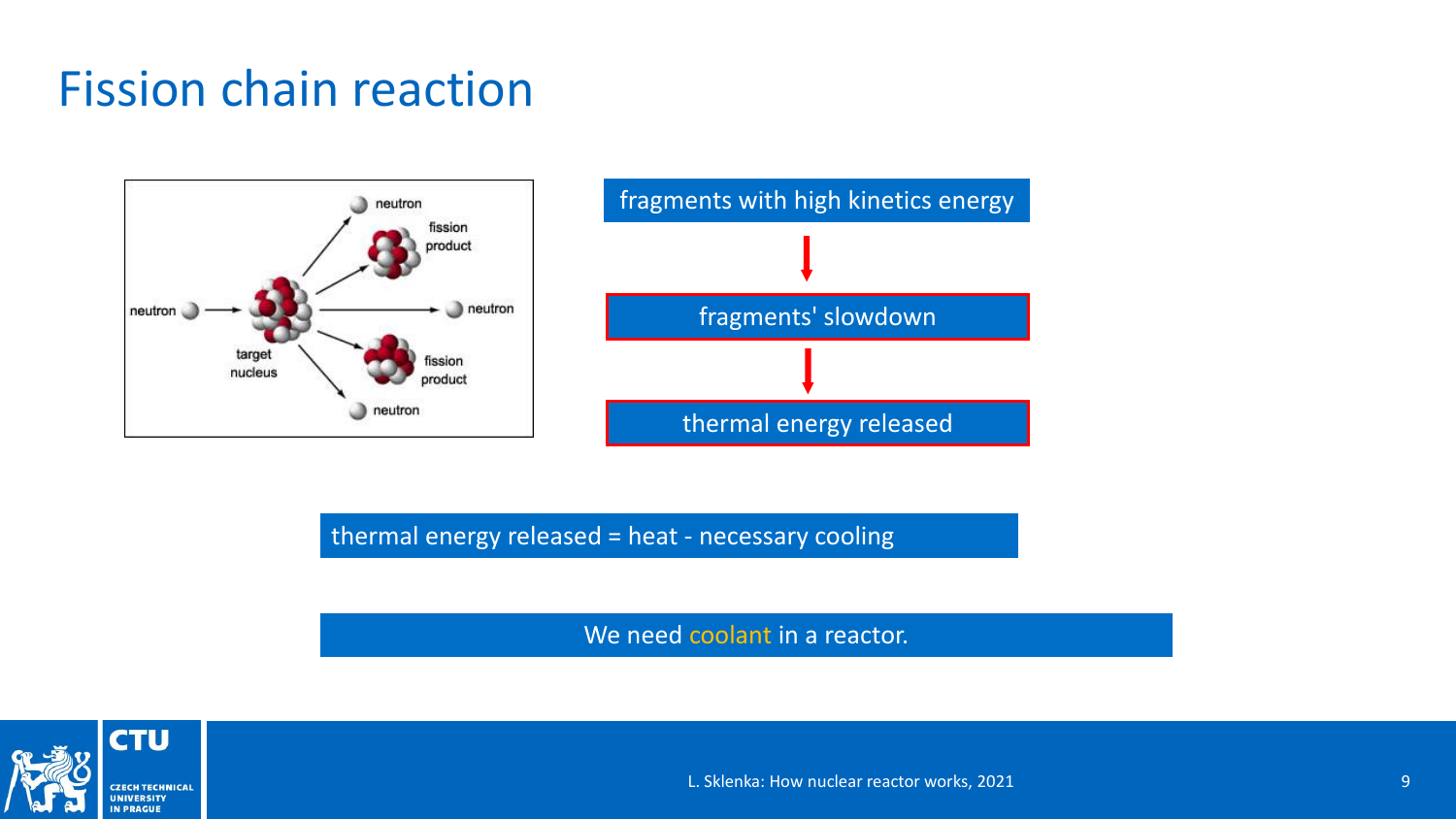- Coolant is used to remove the heat from the core and other parts of the reactor where heat may be produced.
- Research reactors' coolants (the most common):
	- Water  $H_2O$
	- Heavy water  $D_2O$
	- Liquid metal sodium in fast reactors only
- Power reactors' coolants (the most common):
	- Water  $H_2O$
	- Heavy water  $D_2O$
	- Gas  $CO<sub>2</sub>$
	- Liquid metal sodium in fast reactors only

- 1. Fuel
- 2. Moderator
- 3. Coolant

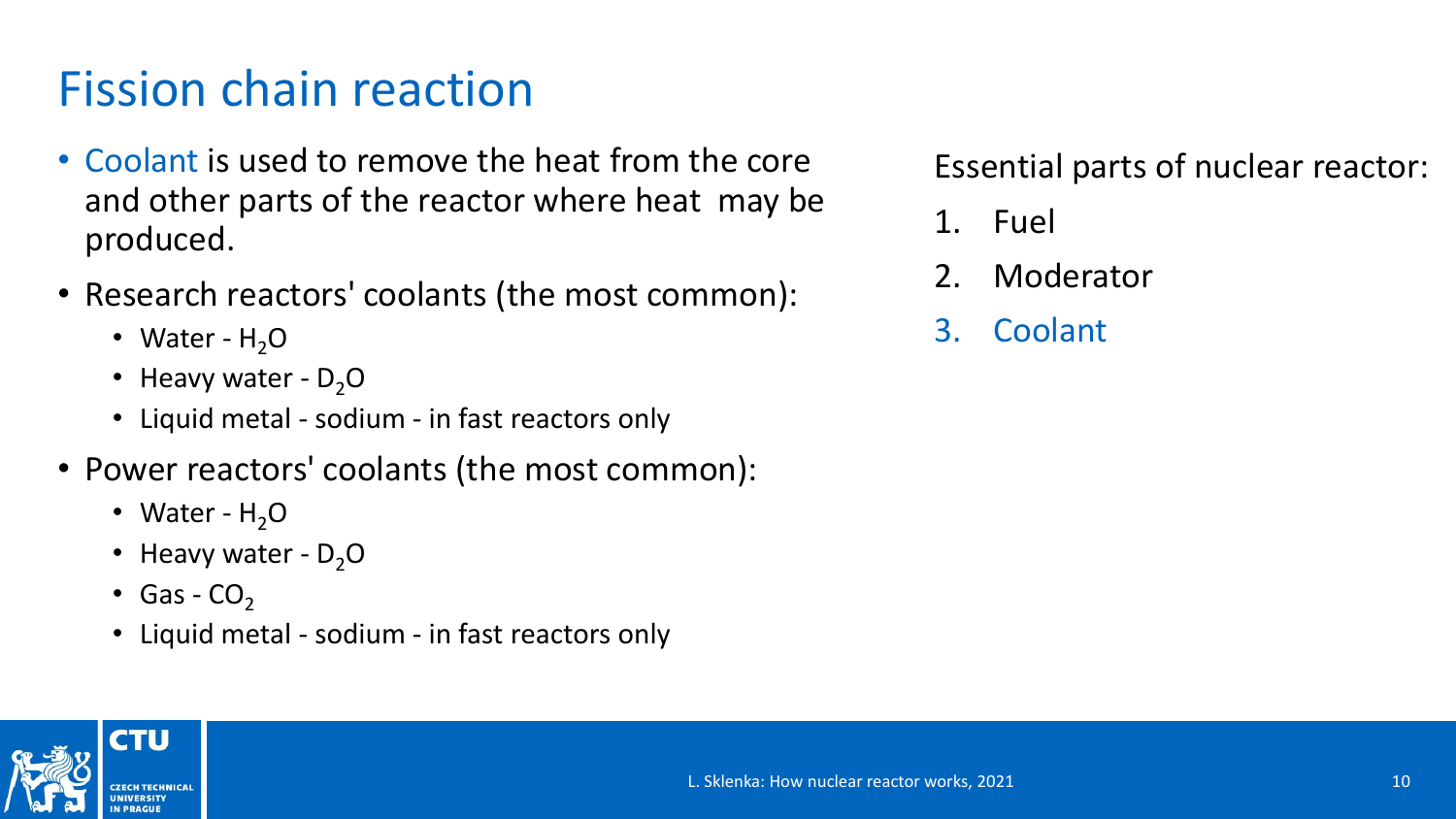



Control of a reactor = control of neutron absorption

Neutron absorber is in control rod

We need need control rods in a reactor.



L. Sklenka: How nuclear reactor works, 2021 11 12 12 13 14 14 15 16 17 17 18 18 19 19 10 11 11 11 11 11 11 11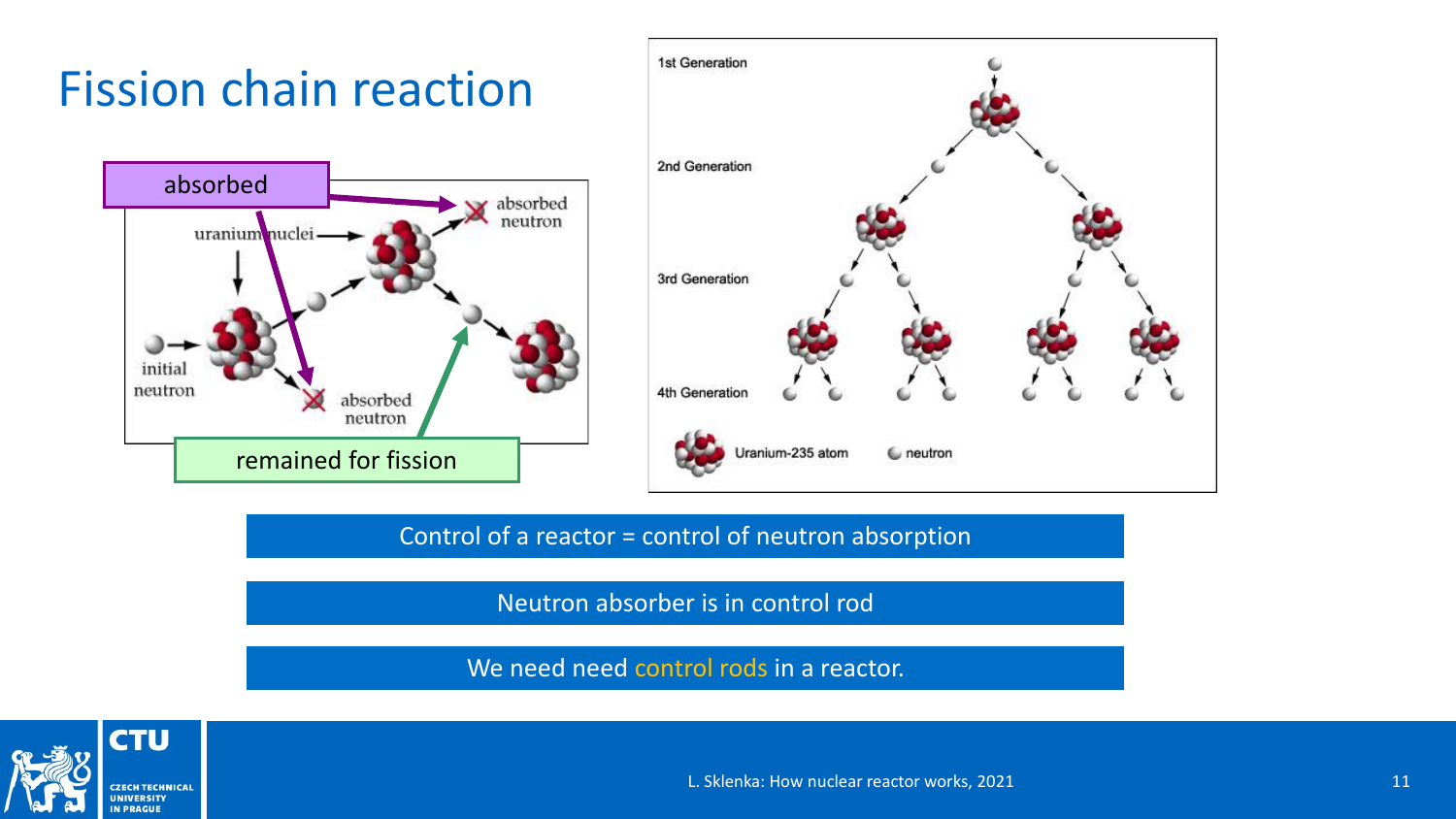- Absorber is used to control the fission chain reaction and keep reactor under the control.
- The main control of the reactor is by control rods which contain neutron absorber.
- Absorbers (the most common):
	- Boron
	- Cadmium
	- Hafnium

- 1. Fuel
- 2. Moderator
- 3. Coolant
- 4. Absorber, control rod

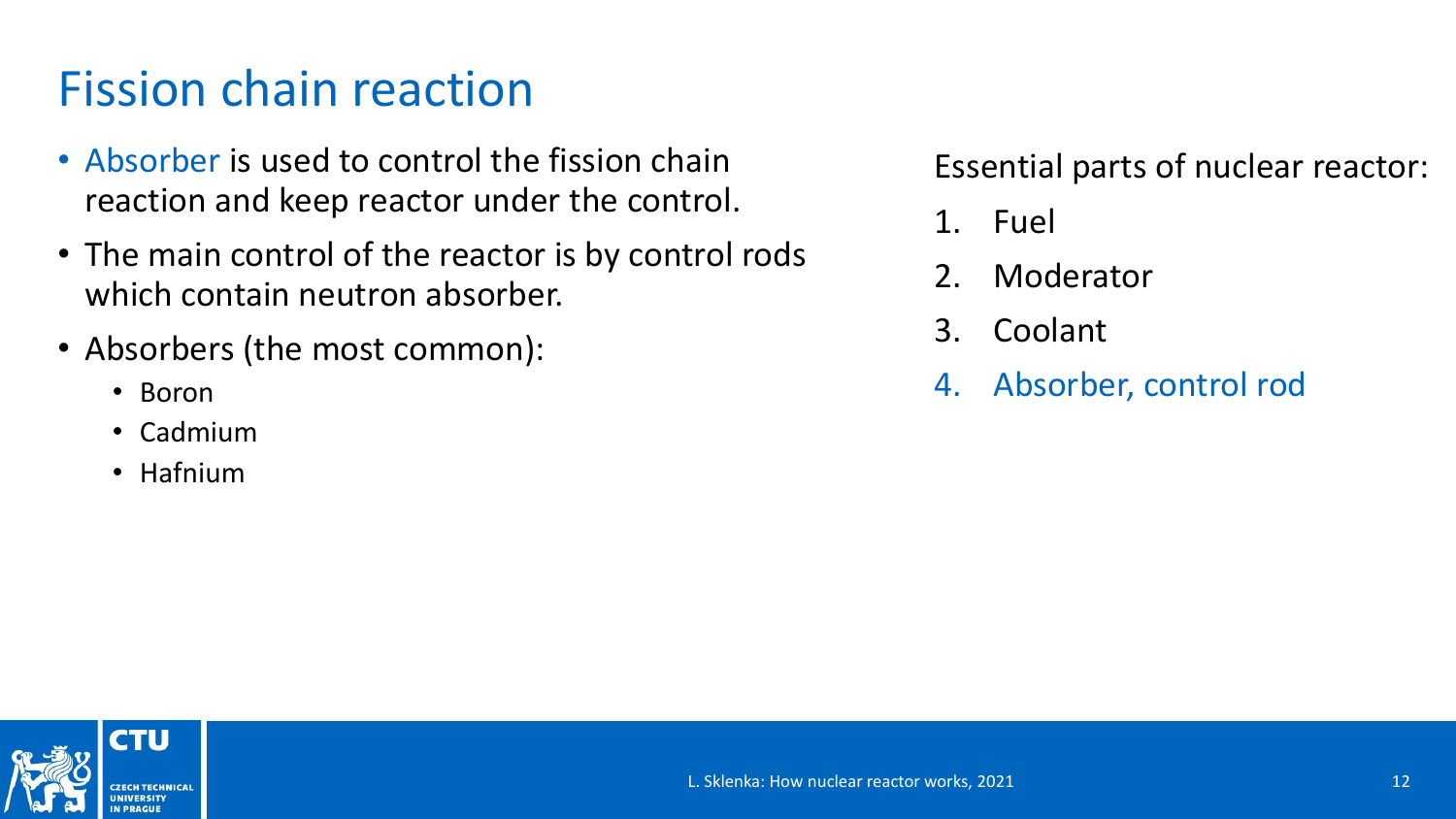

Neutron is reflected back

We need reflector in a reactor.

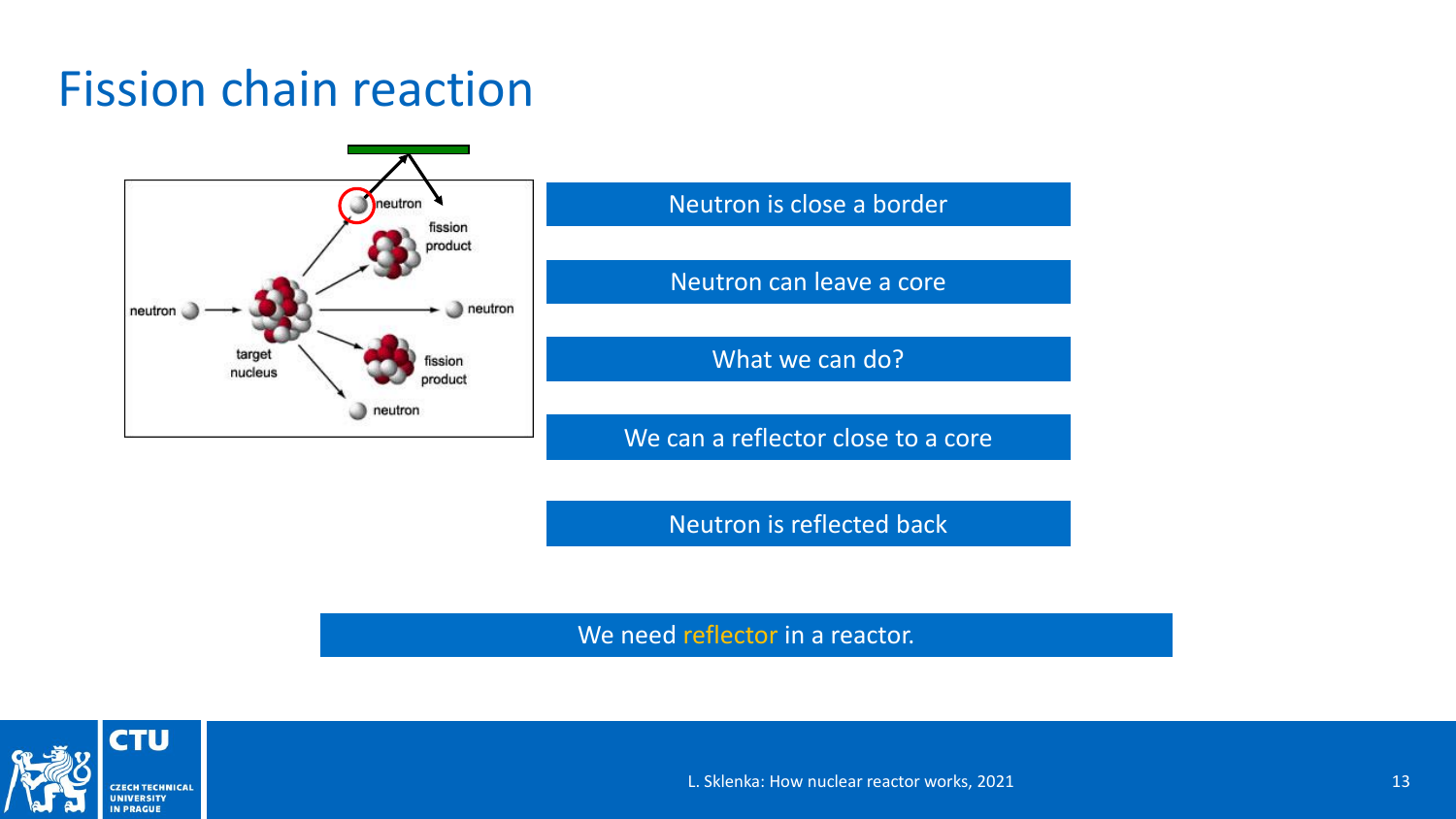- Reflector is used to reflect neutron back to the core in the case neutron goes out of the core.
- Reflectors (the most common):
	- Beryllium
	- Iron, steel
	- Graphite
	- Water

- 1. Fuel
- 2. Moderator
- 3. Coolant
- 4. Absorber, control rod
- 5. Reflector

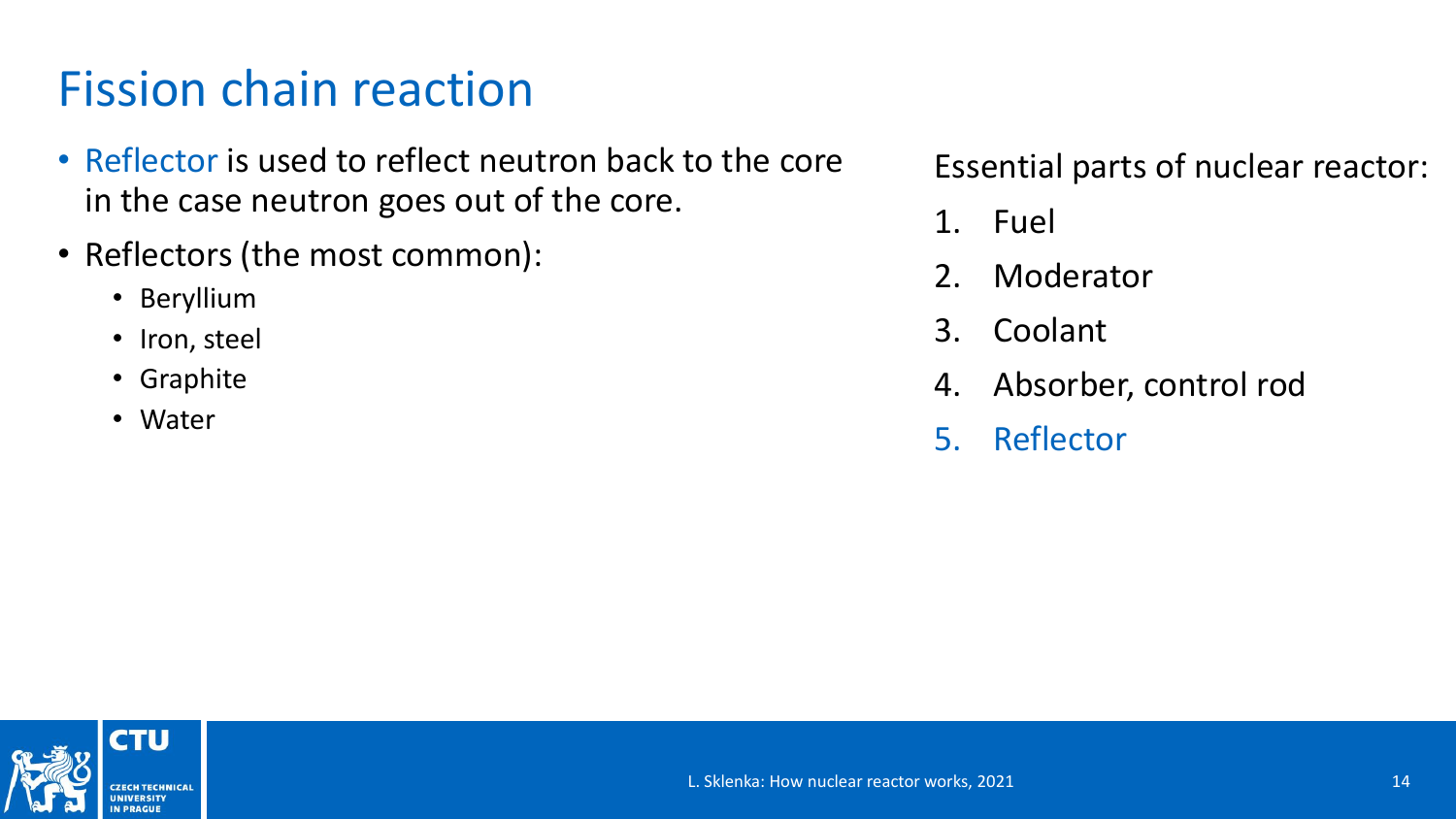

We need to protect personnel and instrumentation.

We need shielding in a reactor.

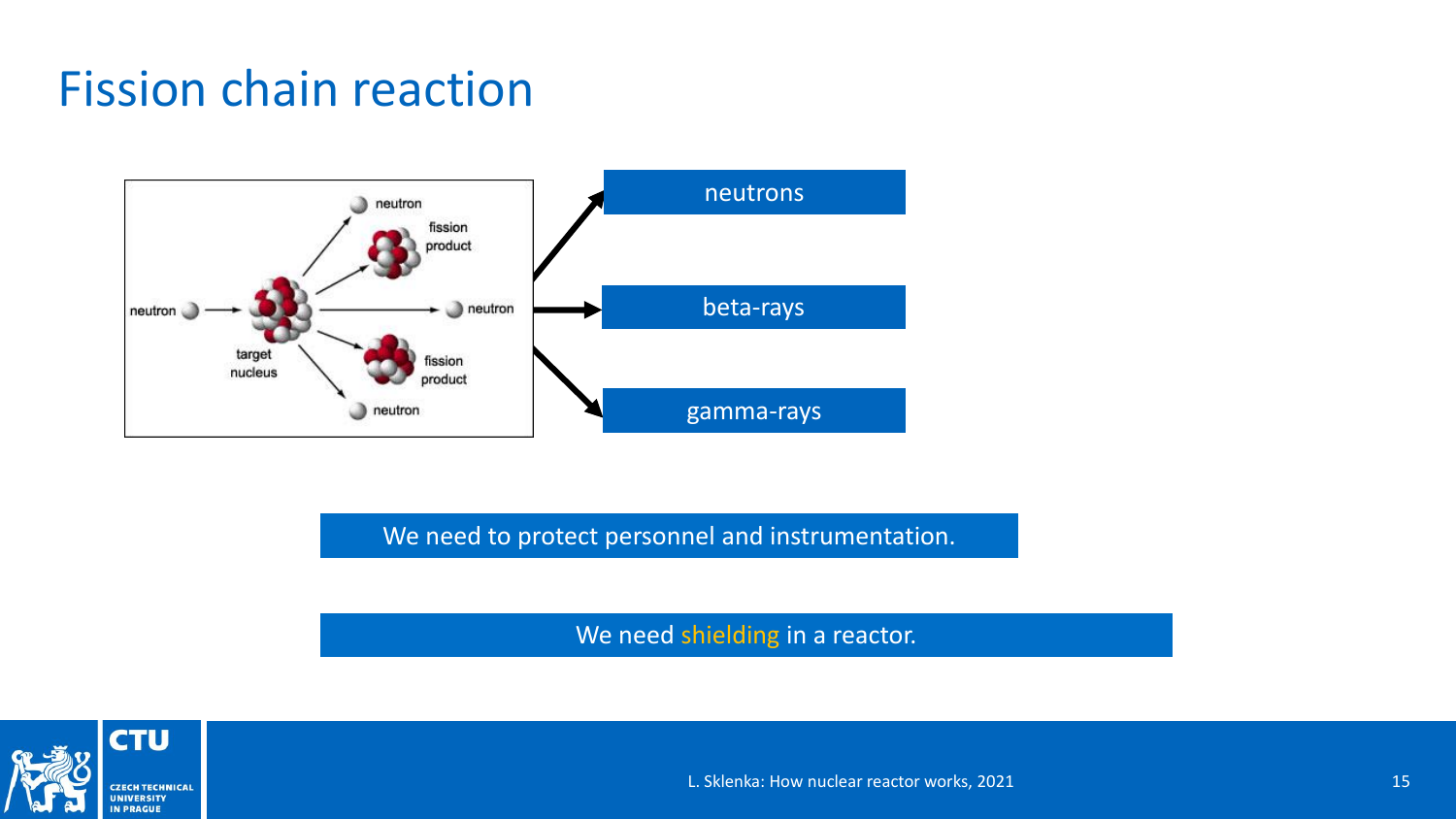- Shielding is used to protect personnel (people) and instrumentation from all radiation which could origin in the reactor.
- Gamma-rays (the most common):
	- Lead Pb
	- Iron Fe, steel
	- Concrete
	- Water  $H_2O$
- Neutrons (the most common):
	- Water  $H_2O$
	- Concrete
	- Boron (added to iron, steel, polyethylene,...)

- 1. Fuel
- 2. Moderator
- 3. Coolant
- 4. Absorber, control rod
- 5. Reflector
- 6. Shielding

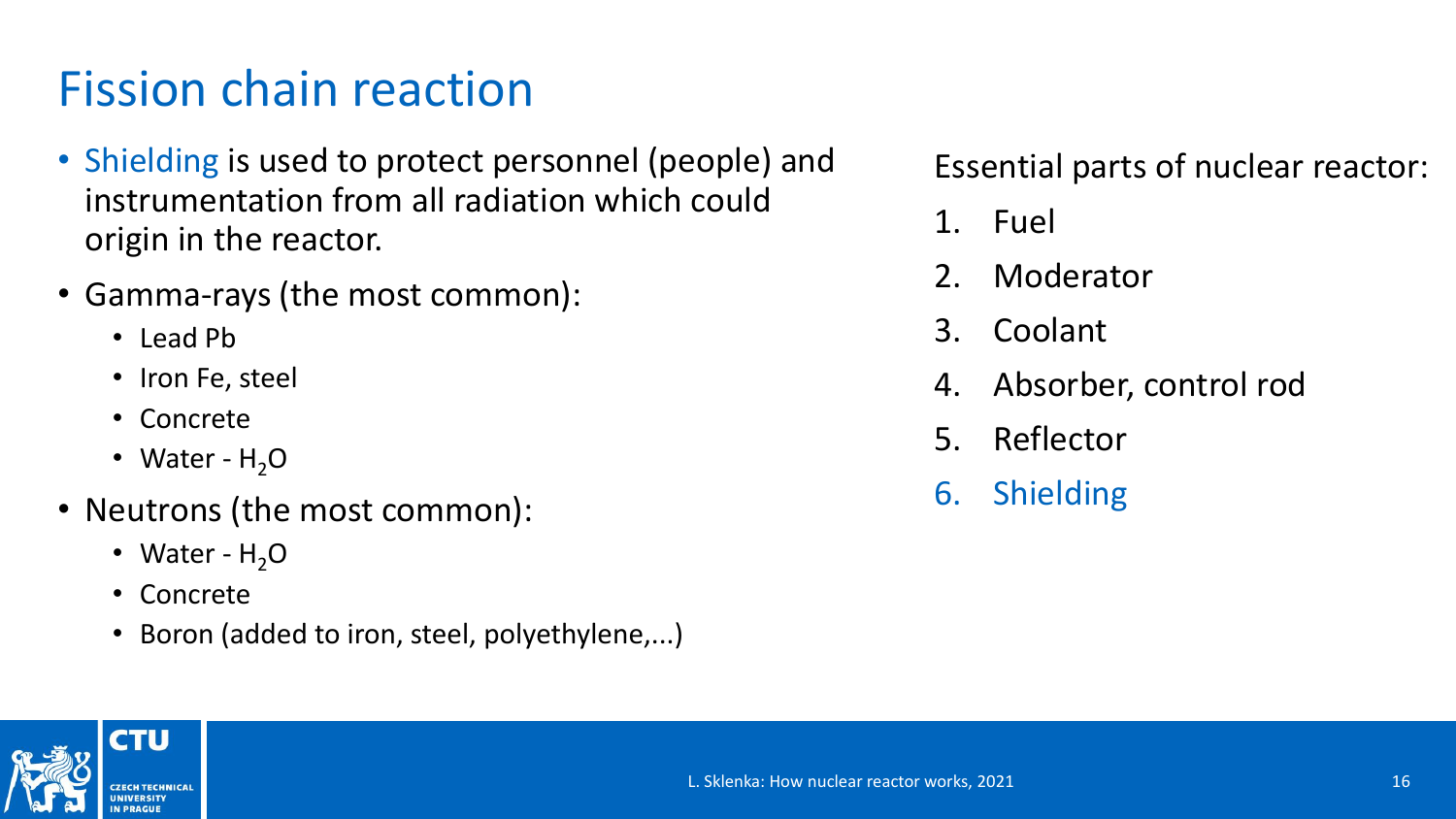



#### Where we can got a first neutron?

We need external neutron source to start up fission chain reaction.

We need neutron source in a reactor.

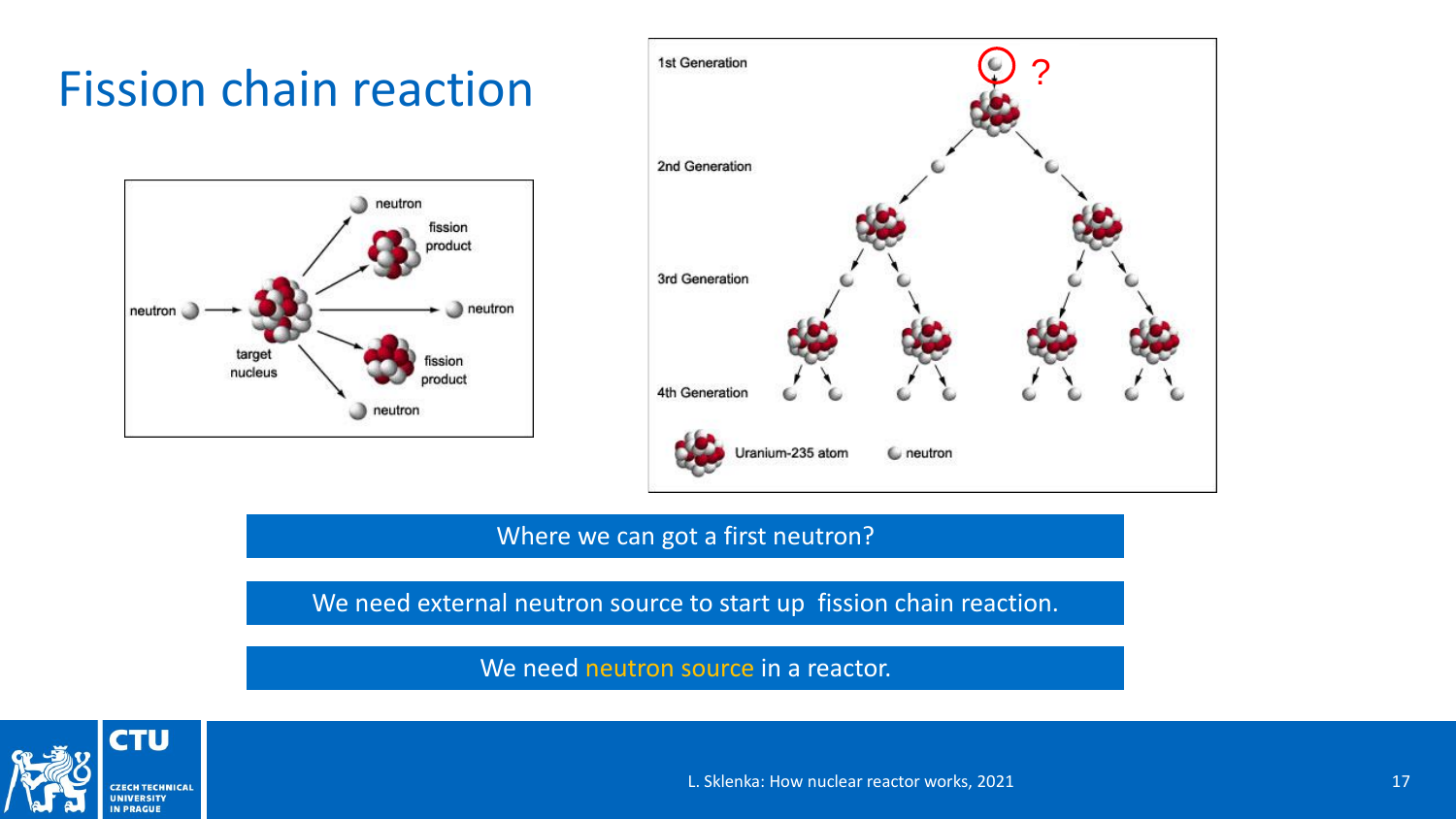- Neutron source is used to help to start up the fission chain reaction in the core and to keep measurable level of signal in detection systems of the reactor.
- The most common neutron sources:
	- Am-Be neutron source
	- Pu-Be neutron source
	- Cf neutron source



Neutron source at The VR-1 Reactor

- 1. Fuel
- 2. Moderator
- 3. Coolant
- 4. Absorber, control rod
- 5. Reflector
- 6. Shielding
- 7. Neutron source

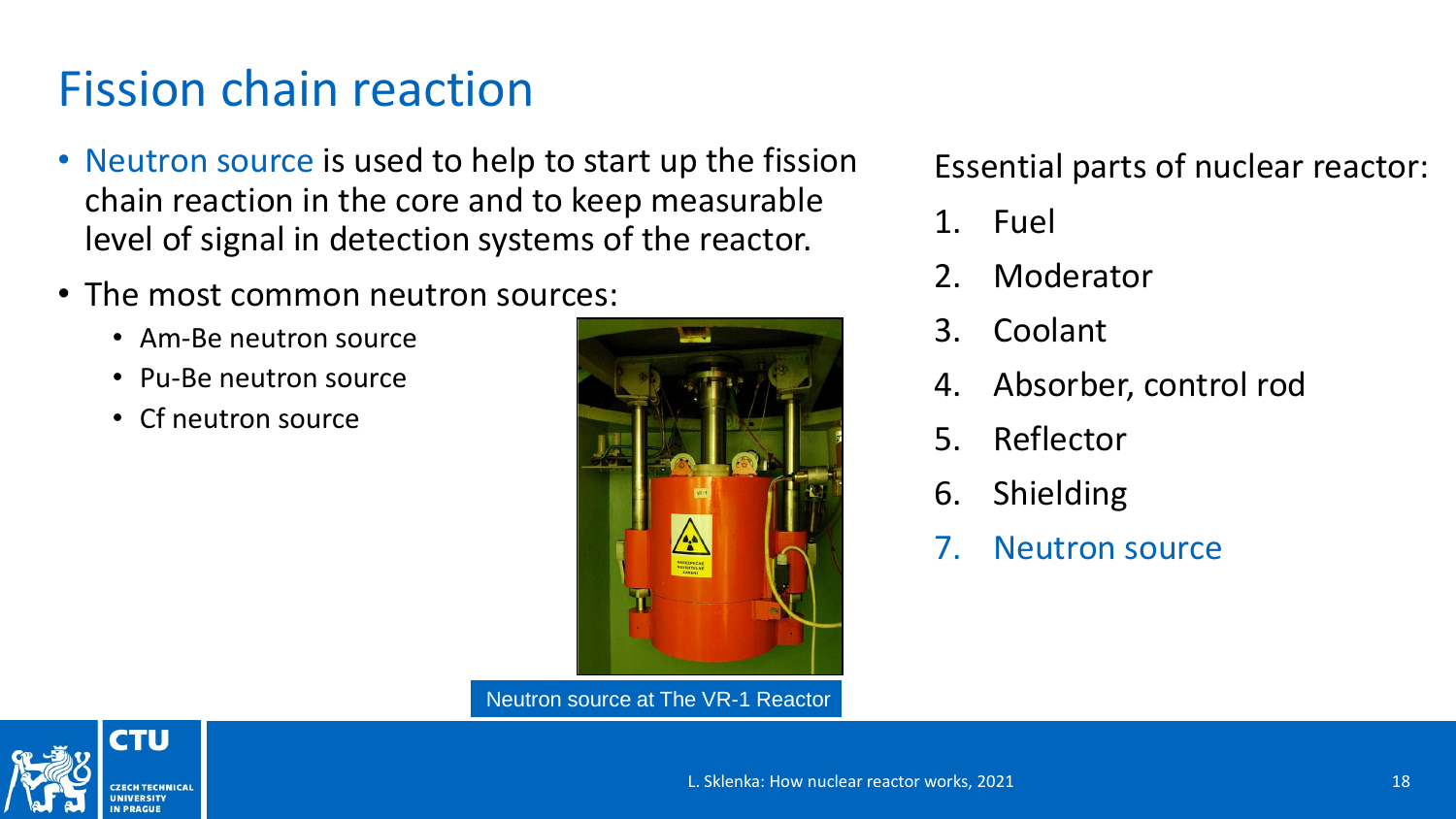

How many neutrons we have in a core?

How we can count number of neutrons in a core.

We need neutron detectors in a reactor.



L. Sklenka: How nuclear reactor works, 2021 19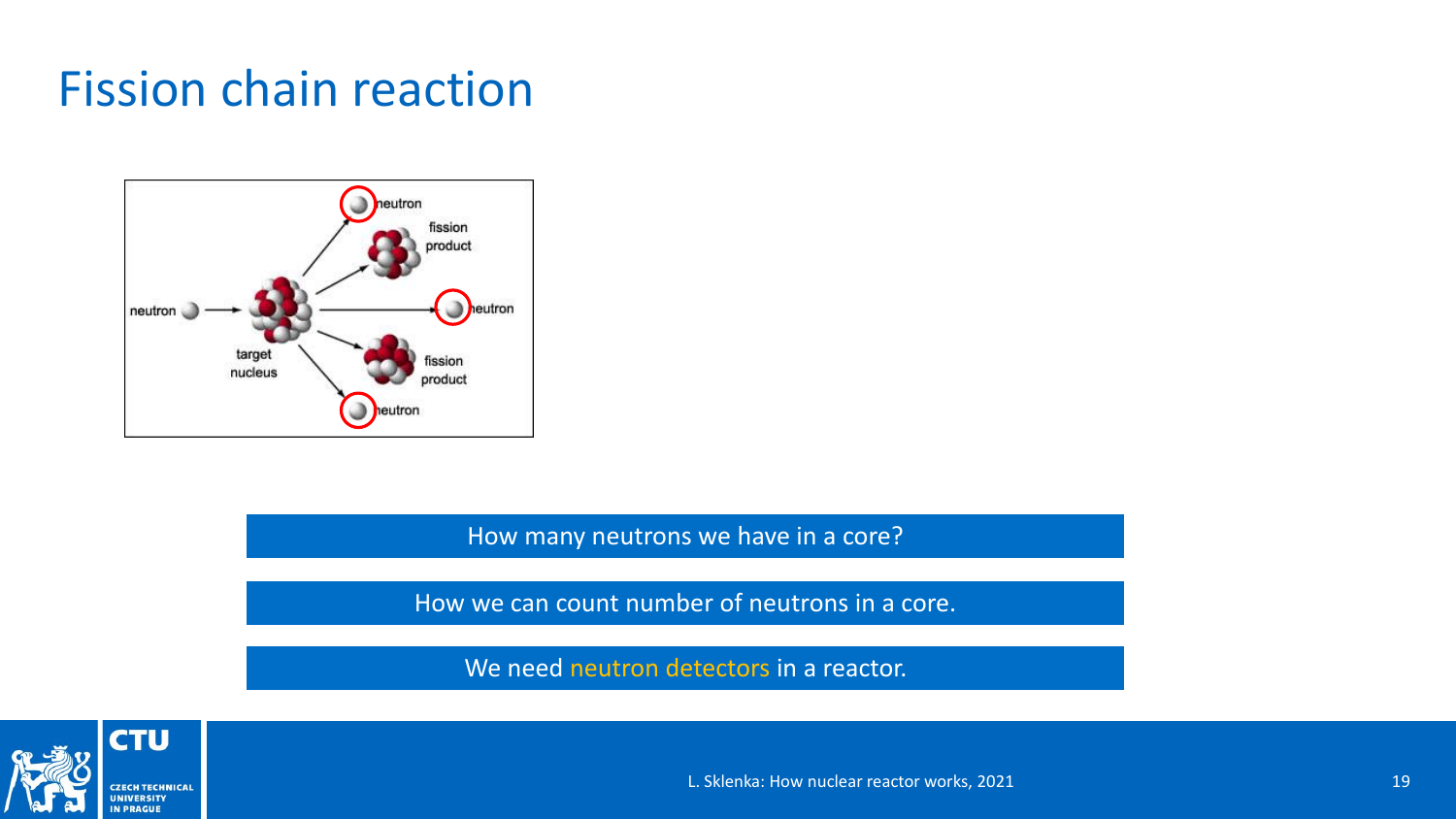- Neutron detector is used to count how many neutrons are in the core.
- Neutron flux is measured instead the total number of neutrons.
- Neutron detectors are based on different principles and are used in different states and conditions.
- The most common neutron detectors:
	- Fission detector
	- Boron detector
	- He-3 detector

• ....



Neutron detector at The VR-1 Reactor

- 1. Fuel
- 2. Moderator
- 3. Coolant
- 4. Absorber, control rod
- 5. Reflector
- 6. Shielding
- 7. Neutron source
- 8. Neutron detectors

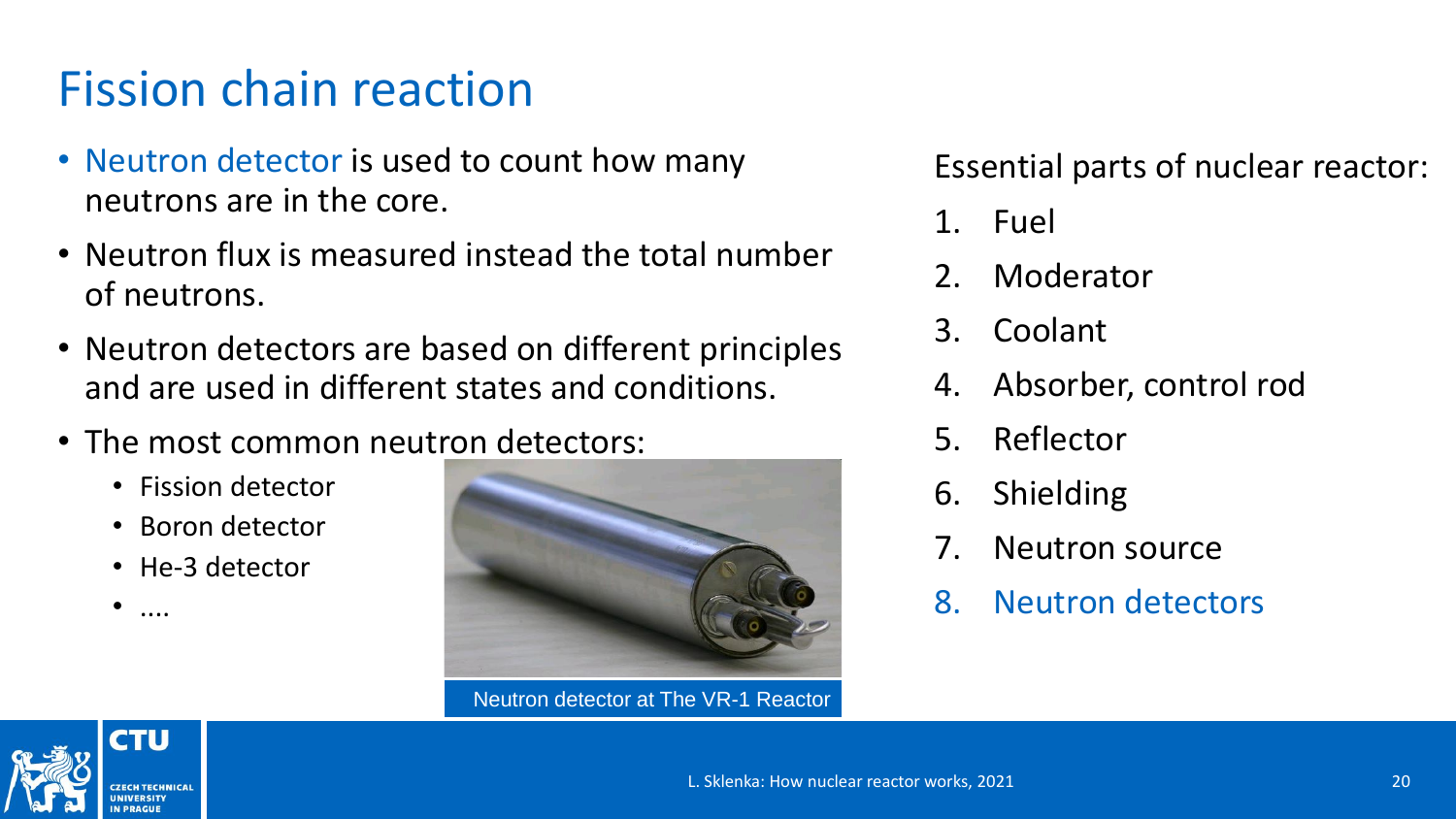# Control of fission chain reactor

- Control system or Instrumentation and control (I&C) is used to control the reactor and keep reactor in safe operation.
- I&C joins all reactor essential parts in order to make one global system for safe control of fission chain reaction



Control system of The VR-1 Reactor

- 1. Fuel
- 2. Moderator
- 3. Coolant
- 4. Absorber, control rod
- 5. Reflector
- 6. Shielding
- 7. Neutron source
- 8. Neutron detectors
- 9. Control system